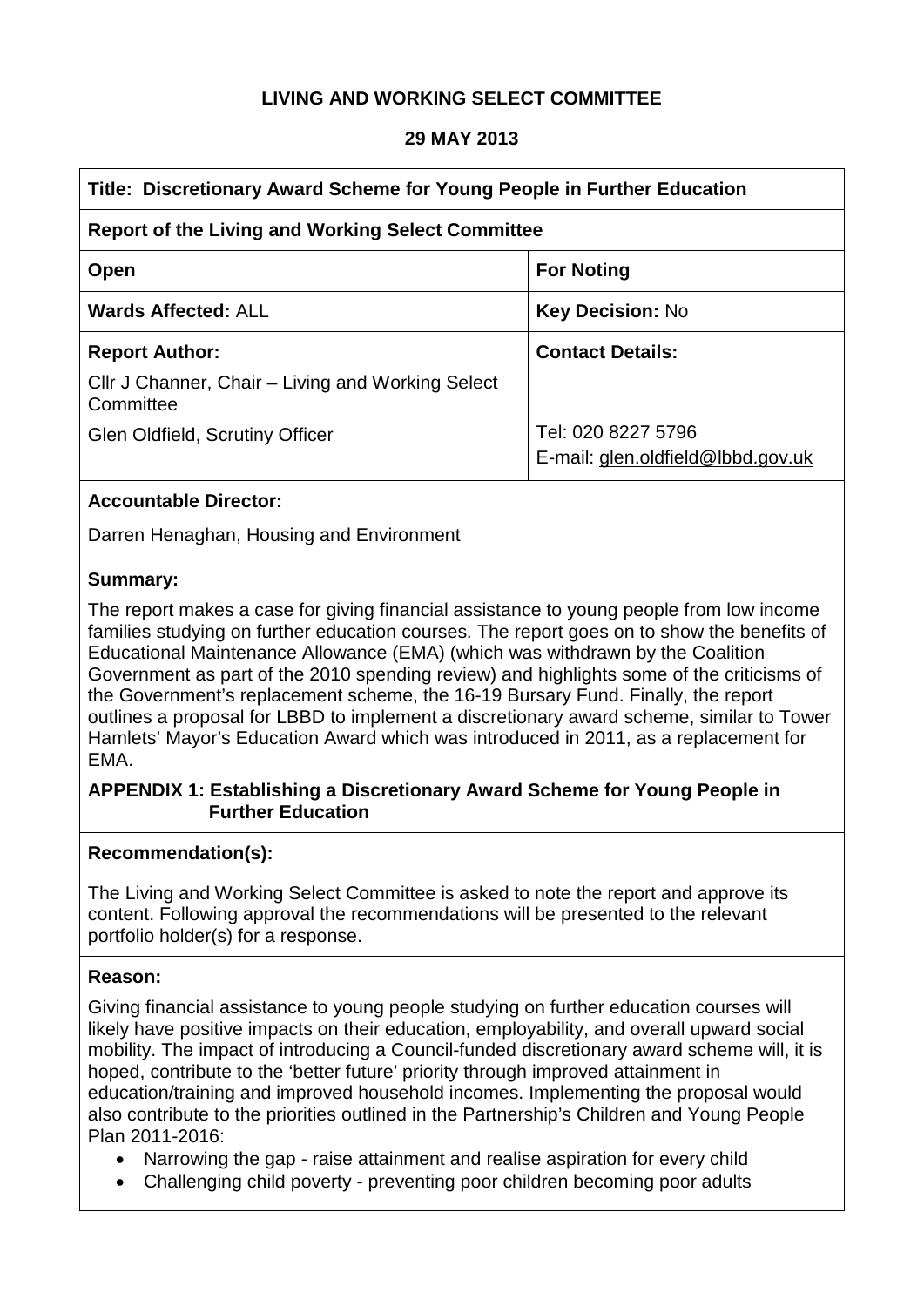# **Establishing a Discretionary Award Scheme for Young People in Further Education**

**A Report of the Living and Working Select Committee**

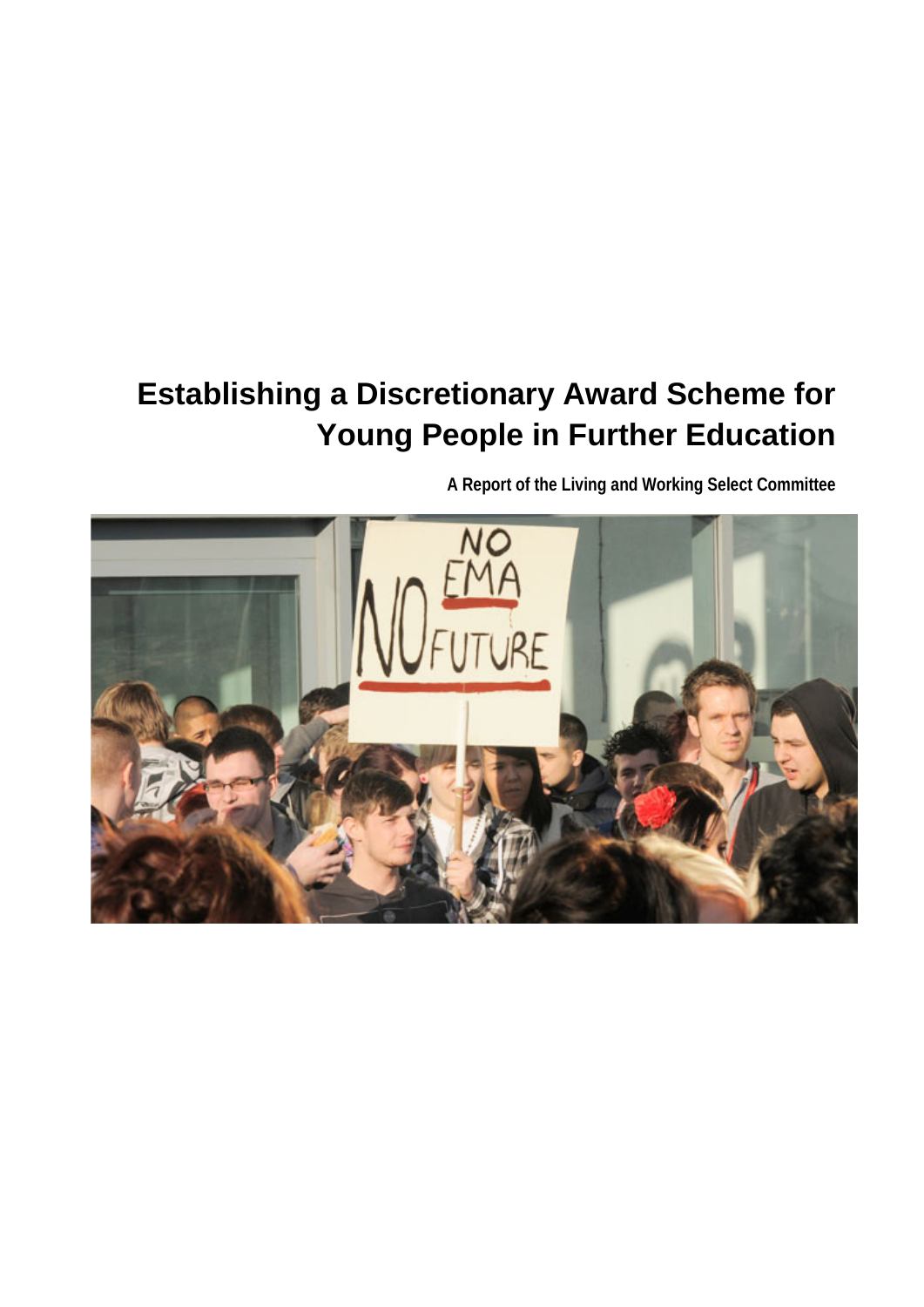#### **Foreword from Local Member of Parliament**

This piece of work shines a spotlight on an important issue for young people across the country, but especially those living in Barking and Dagenham. The recession has stalled social mobility for a generation, job opportunities are few, and due to tuition fee rises the cost of higher education has become prohibitively expensive for young people from low income families. It is more important than ever that young people are given support to stay in education to gain the skills and knowledge to compete in the jobs market, and that policy makers find ways to ensure that deprivation does not hold people back from achieving their potential.

The negative impact of young people growing up during a recession will cost society dear and have implications for welfare costs further down the line. It simply does not make sense to not invest in young people in order to maximise their opportunities to succeed. I am therefore pleased to see that local Councillors of Barking and Dagenham's Living and Working Select Committee have explored a policy that could potentially widen access to further education and fuel the aspirations of teenagers living in Barking and Dagenham.

#### **Rt. Hon. Margaret Hodge**

Member of Parliament for Barking

#### **Chair's Foreword**



I and my fellow Select Committee members would not wish to see the current and future generations of young people fail to realise their full potential because access to further education or vocational training was impeded by financial or socio-economic barriers. Education is a clear route out of poverty, with those that have a Further Education qualification at Level 3 earning 45% more than those with a GCSE grade A-C.

It is therefore the opinion of this Committee that the Council should play an important role in defending young people's interests and investing in their success at a time of economic hardship and lack of opportunity. One key part of the solution, we believe, is avoiding young people becoming NEET and helping them participate in education and training. EMA provides an incentive for this, rewards positive choices, and most importantly gives much needed financial support to cover the costs of studying which can be a barrier to participation for those from low-income families.

I have been following with great interest the London Boroughs that have been looking for ways to encourage young people onto further education by reintroducing a Council-funded version of EMA. Initial evidence from these schemes would suggest that those boroughs have seen a rise in Further Education applicants and stable retention rates. This Select Committee commends those Councillors in other authorities (such as Tower Hamlets, Islington, and Southwark) who have been bold enough to develop replacement EMA schemes at a time of constrained public spending. I hope that Barking and Dagenham can follow suit and help our young people to aspire to better jobs and careers and achieve upward social mobility for the betterment of Barking and Dagenham.

#### **Councillor Josephine Channer**

Chair, Living and Working Select Committee Thames Ward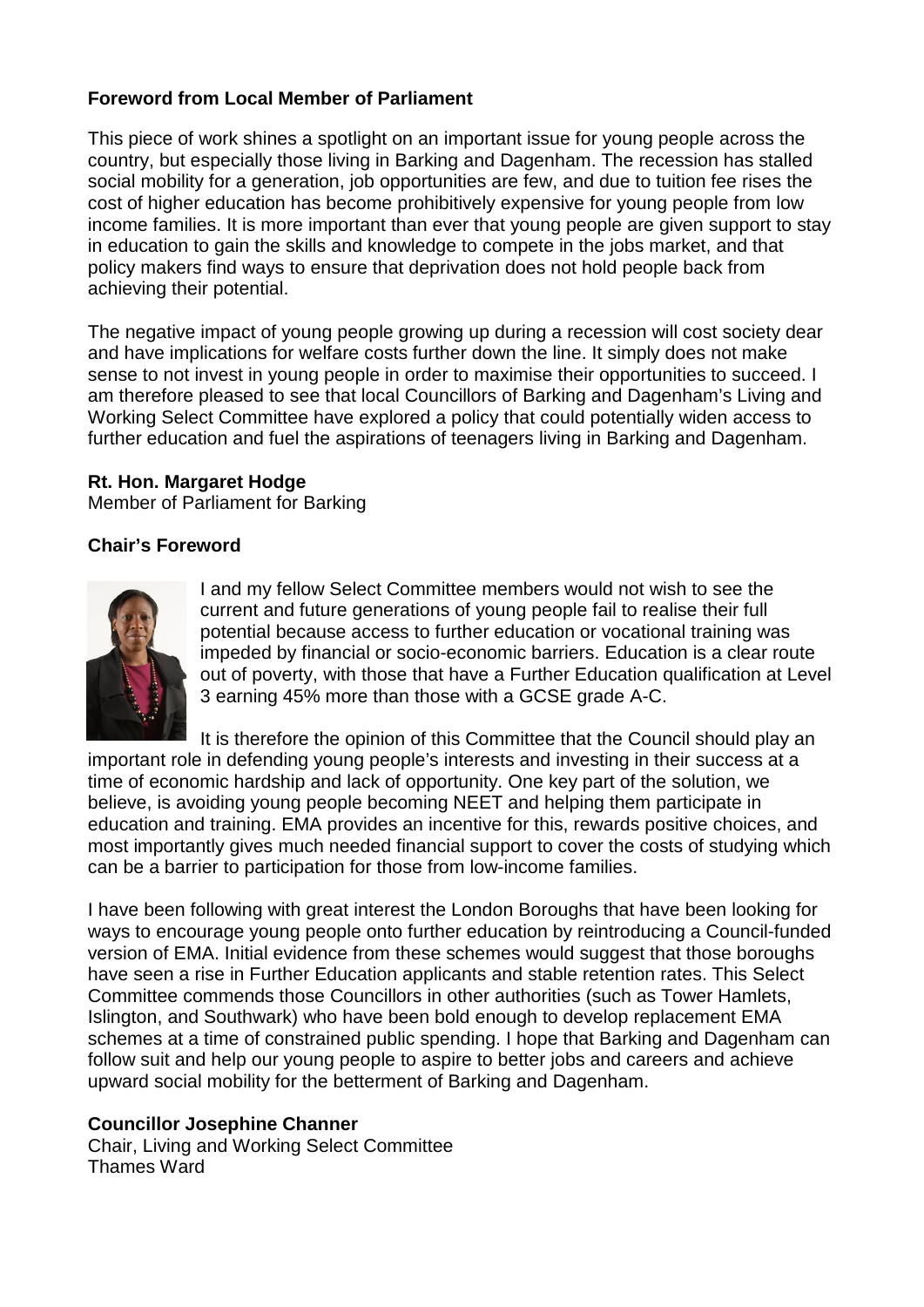## **Introduction and Background**

#### **1. What was EMA?**

EMA was introduced UK-wide in 2004 to boost the numbers of young people from deprived backgrounds staying on in education. EMAs were payments of up to £30 a week given to students from low-income households if they stay on at school or college. Recipients were paid either weekly or fortnightly directly into the student's bank account. Pupils who did not attend class without a good reason did not receive their payments.

#### **1.1 Who received EMA?**

In England, some 650,000 young people in England were in receipt of EMA (45% of 16 to 18 year-olds in full-time education). Of those in receipt of EMA there were higher overall recipients and average weekly amounts among the following groups of students:

- minority ethnic groups, particularly Bangladeshi and Pakistani
- 'lower' socio-economic groups
- those who received free school meals while at school –almost 90% of students who received free meals at school received EMA and almost all of them at the top rate.
- those whose parents are less well educated
- students who are living with only one parent.

#### **1.2 How much were the payments?**

EMA was means-tested, any money the student earned, for example through a part-time job, was not included in the earnings calculation - nor were child maintenance payments if parents were divorced. Because of means testing students received varying amounts depending on their family yearly income. EMA was paid at three rates for different levels of household income:

| <b>Family Income</b> | <b>EMA Payment (weekly)</b> |
|----------------------|-----------------------------|
| $<$ £20,817          | £30                         |
| £20,818 to £25,521   | £20                         |
| £25,522 to £30,810   | £10                         |

The approximate breakdown of recipients by weekly amount showed that 80% of young people from the poorest families received £30 per week, 10% £20 per week and 10% £10 per week. At its height EMA paid a total £560 million in benefits to young people each year.

#### **1.3 What was EMA used for?**

Students in receipt of EMA had the freedom to spend the money however they wished. The payments were intended to cover the cost of lunches, transport, books, stationery or other equipment for a person's course (such as tools or clothing for vocational courses like catering or construction) but could equally be used for socialising with friends or given to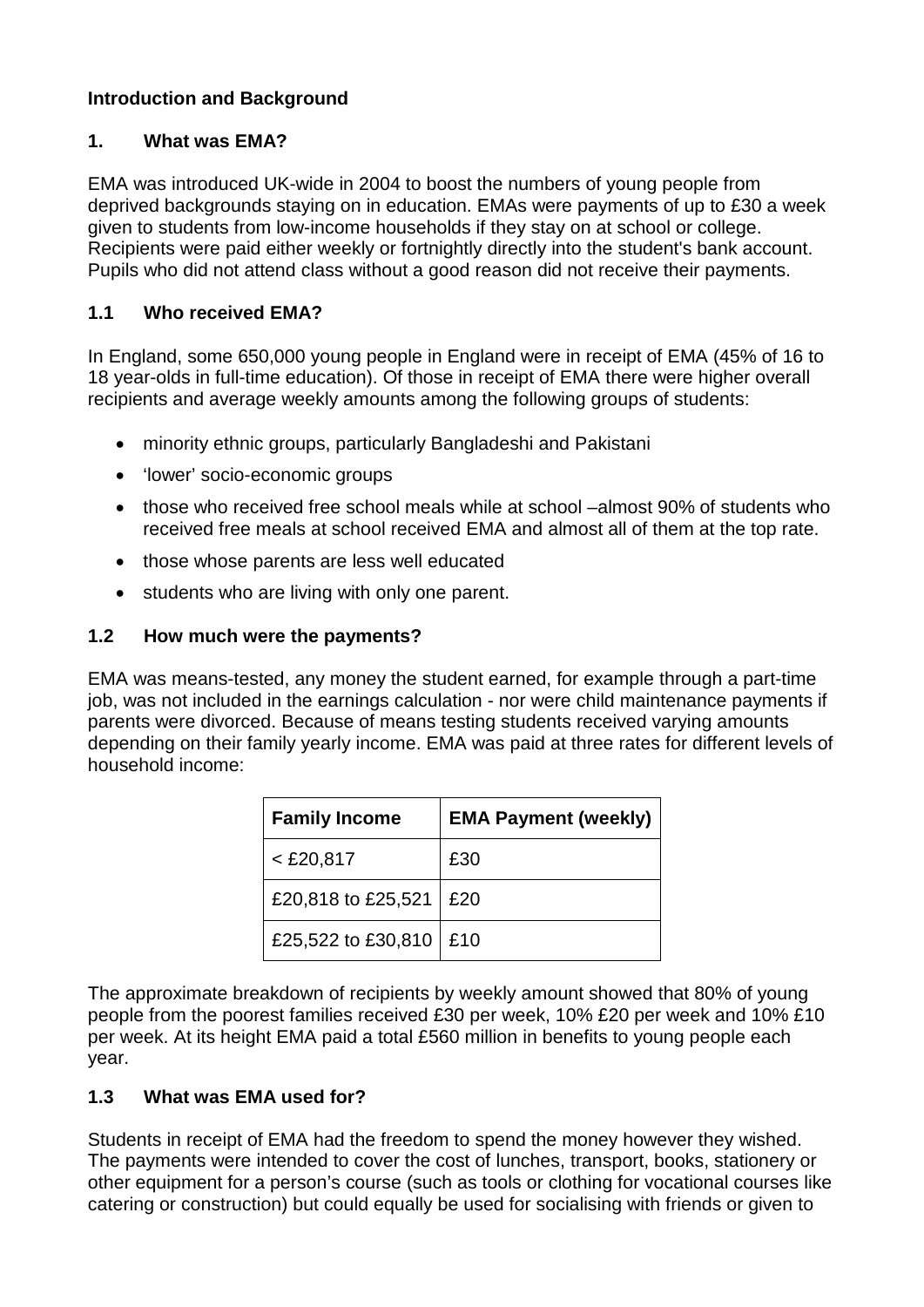the parent to supplement the family income as highlighted by the comments of this young person in Barnardo's 'Staying the Course' (February 2012):

"Part of the reason they stopped the EMA was because young people were spending it on going out at the weekend; that is the richer kids though, where their mum and dad is giving them money. We give our mum and dad board and that's £30."

## **1.4 Why was EMA scrapped?**

EMA was ultimately abolished by the Government to save money as part of the Coalition's 2010 Spending Review. To justify the cut, the Government cited a study by the National Foundation for Educational Research that found 90% of students who received EMA would have continued with their education without the payment anyway. The Government described the £560 milllion EMA monies as mostly 'deadweight' and deemed the policy wasteful.

The EMA scheme closed to new applicants on 1 January 2011. Transitional arrangements were put in place to help those who were part-way through their studies meaning that all students who successfully applied for EMA in 2009/10 continued to receive payments at the same level until the end of the 2011/12 academic year and young people now in their first year of post-16 study who were in receipt of the maximum weekly EMA payment of £30 will be eligible for £20 for each week they are in education or training until the end of the 2011/12 academic year. The final EMA payments were made at the end of the 2011/12 academic year.

#### **2. The benefits of EMA**

Despite the Government's claims that EMA was poorly targeted and wasteful there is a strong body of evidence, qualitative and quantitative, to suggest that EMA met its policy objectives and made a positive impact. Some of the positive impacts of EMA are outlined in the paragraphs below:

#### • **Participation**

The Institute for Fiscal Studies, in its study of the pilot in 2002, found that EMA had increased participation rates in post-16 education among young adults. It increased the proportion of eligible 16 year olds staying in education from 65% to 69%, and of eligible 17 year olds from 54% to 61%.

#### • **Retention**

EMA did affect education retention rates<sup>[1](#page-4-0)</sup> which increased by 3.9 percentage points in urban areas (from 77.[2](#page-4-1) per cent to 81.1 per cent).<sup>2</sup> More anecdotally, a National Union of Students poll in 2008 said six in 10 students on EMA would have dropped out without the allowance.

<span id="page-4-0"></span>Defined as the proportion of those in full-time education in Year 12 who were still in full-time education in Year 13  $\overline{1}$ 

<span id="page-4-1"></span><sup>&</sup>lt;sup>2</sup> Should we end the EMA?, Centre for British Teachers Education Trust, 2009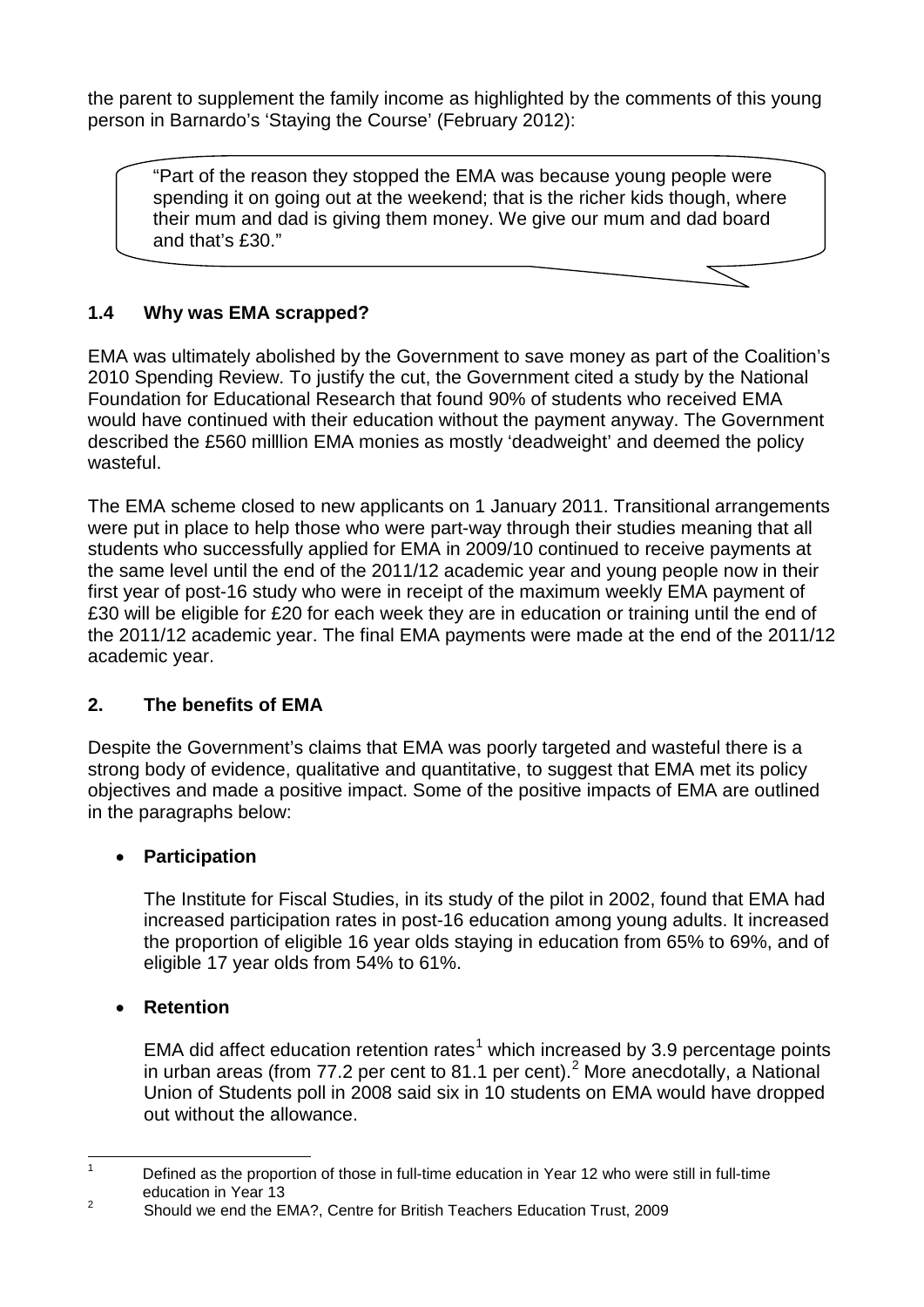## • **Cost**

The Institute for Fiscal Studies refuted the Government's evaluation of EMA as 90% 'deadweight' cost because it only looked at one outcome (participation) from the policy and ignored the other benefits of staying in education such as the higher wages EMAs recipients would have enjoyed. The Institute states that the deadweight cost of EMA was completely offset by these benefits and goes on to comment that; "even if the EMA had no impact on educational outcomes it would still represent a transfer of resources to low-income households with children, which may in its own right represent a valuable policy objective."<sup>[3](#page-5-0)</sup>

## • **Attendance**

It is widely acknowledged that EMA improved attendance rates because it was paid on the condition that the recipient met attendance targets set by the School or College. High attendance generally improves attainment levels as the learner benefits from maximum contact time with their teacher.

## • **Less reliance on part-time employment**

EMA was a valuable source of regular income for young people from low income families. Part-time work can detract from an individual's study and can lead young people to take short-term job opportunities rather than follow longer term career plans. It was reported in a National Union of Students survey that 76 % of learners would have worked longer hours in their part-time job had they not received EMA payments.

## • **Educational achievement**

Again using the evaluations of EMA conducted by the Institute for Fiscal Studies, there is evidence that EMA had in some cases a striking impact on attainment levels for EMA recipients.

Females from the most deprived backgrounds, for example, were found to be 2.4 percentage points more likely to meet the Level 3 threshold by age 19, with a corresponding improvement in A Level tariffs of around 8.1% on the base. Whereas males in the most deprived backgrounds were1.3 percentage points more likely to reach this threshold by age 18.

When looking at ethnic minority groups the attainment gains are marked. Asian and Black females were 4.3 and 6.2 percentage points more likely to achieve a full level 3. Black males also were significantly more likely to have achieved the level 2 and 3 thresholds by age 18 in an area with EMAs and by age 18 their Key Stage 5 tariff had increased by 10.9 points or 27% on the base figure.

#### • **Earning power**

<span id="page-5-0"></span> $\overline{3}$ 

Policies that encourage participation in further education naturally contribute towards increasing a person's earning power later in life. The table below, drawn up

<sup>3</sup> <http://www.ifs.org.uk/publications/5370>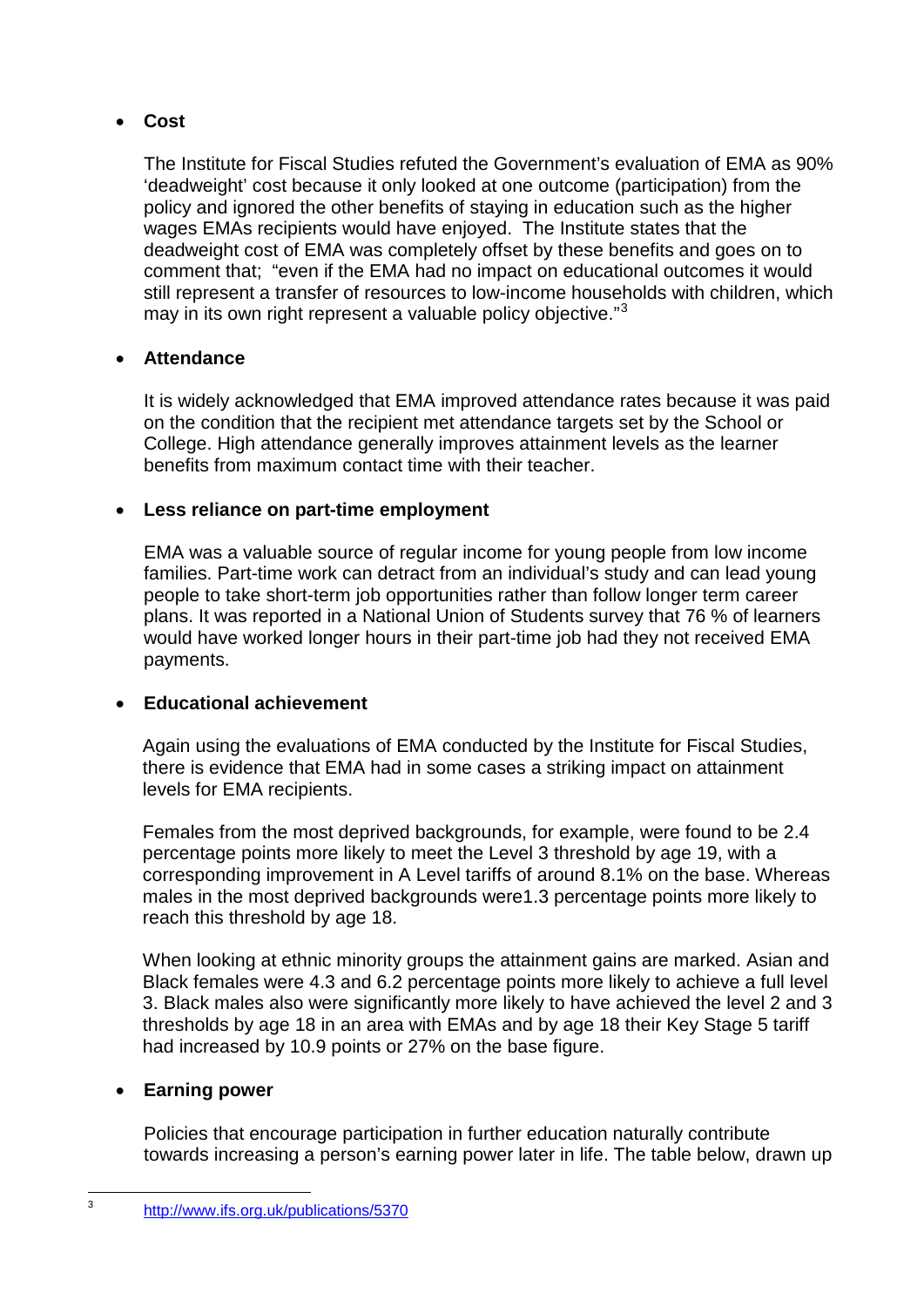| from Office of National Statistics data from 2010, illustrates the difference post-16 |
|---------------------------------------------------------------------------------------|
| qualifications make to a person's earning power.                                      |
|                                                                                       |

| Qualification                     | <b>Median hourly</b><br>pay (£) | Pay gap to<br><b>GCSE (%)</b> |
|-----------------------------------|---------------------------------|-------------------------------|
| <b>Degree</b>                     | 16.10                           | 85                            |
| <b>Higher</b><br><b>Education</b> | 12.60                           | 45                            |
| <b>A Levels</b>                   | 10.00                           | 15                            |
| <b>GCSE Grades</b><br>$A^*$ - C   | 8.68                            | 0                             |
| <b>Other</b><br>qualifications    | 8.07                            | $-7$                          |
| <b>No</b><br>qualifications       | 6.93                            | $-20$                         |

# **2.1 The 16-19 Bursary Fund**

In March 2011, the Government announced a new £180 million bursary scheme to help the most vulnerable 16 to 19 year olds continue in full-time education. 2012/13 marks the second academic year of the Bursary Fund**.** The Fund comprises of two parts:

- 1. A bursary of £1,200 a year for young people in the following defined vulnerable  $\alpha$ roups $^4$  $^4$
- 2. Discretionary awards made by providers to young people in ways that best fit the needs and circumstances of their students. Bursary awards should be targeted towards those young people who face the greatest financial barriers to participation; such as the costs of transport, meals, books and equipment. Providers are free to determine the assessment criteria for eligibility for discretionary bursaries and the frequency of payments for all awards.

## **2.2 Criticisms of the Bursary Fund**

Since its introduction critics have identified several flaws with the Bursary Fund, which include:

#### • **Allocation**

There is no correlation between how much money schools are allocated and how much they will be required to spend. Allocation is based on the number of students who claimed the top rate of EMA in 2009-10, yet the scheme is targeted at those with disabilities or in care through an "exceptional needs" priority category. This means that what schools receive bears little similarity to the needs of their students. The only requirement the government sets is that schools give £1,200 a year to those in the exceptional needs category.

<span id="page-6-0"></span> $\overline{4}$ 

in care, care leavers, young people in receipt of income support and disabled young people in receipt of Employment Support Allowance who are also in receipt of Disability Living Allowance.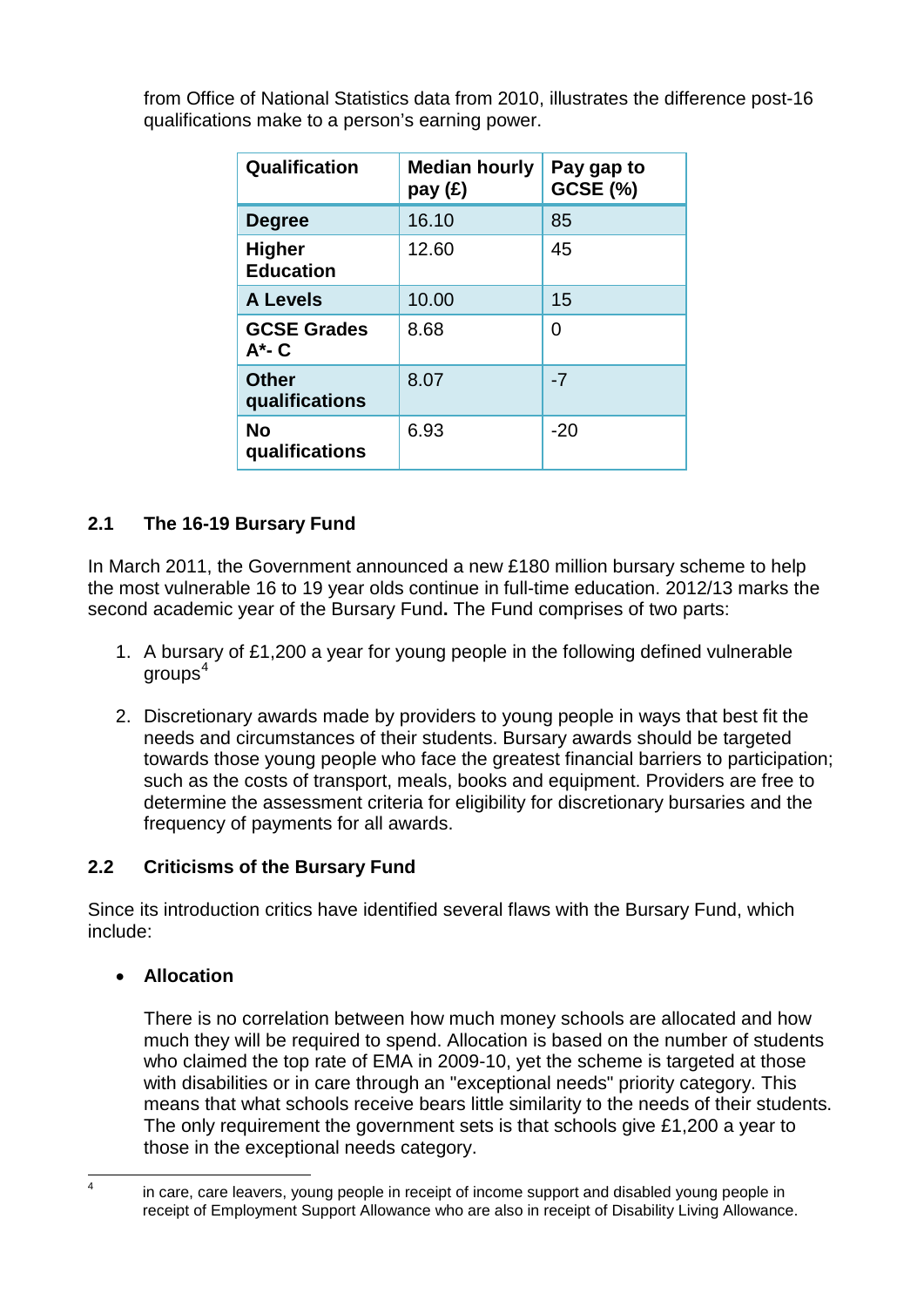#### • **Size of the grant**

The Bursary Fund pot is much smaller at £180m. Once a provider has issued the grant to those from the defined vulnerable groups whatever is left can be used to issue discretionary awards based on criteria set by that provider. This could mean, depending on how many students were categorised as vulnerable, that there is little or no monies left to give to other students who are from low income families but equally in need of financial support to study. Potentially schools or colleges could effectively be penalised for having more students who are most in need, which might dissuade them from having a good access policy.

#### • **Provider discretion**

The criteria for allocating any budget remaining, once the most vulnerable have been granted £1200 for the academic year is entirely at the discretion of the provider. Most, including LBBD, have chosen Free School Meals eligibility as the main criteria (withholding a small amount for special cases that fall outside this) on the grounds that this is a recognised measure of economically vulnerable learners which can be evidenced and is linked to the previous scheme

#### • **Administration**

Providers are expected to meet the costs of administering the Bursary Fund which should exceed no more than 5% of the fund received by the provider. With resources scarce it is not uncommon for this work to be passed to clerical staff that may not have the expertise required to make a reasoned judgment that could determine whether a young person would be a suitable candidate to receive financial support for their studies. Added to this there is no appeal system if a worthy applicant has been refused.

## • **Ambiguity**

Students must apply for the bursary after enrolment not knowing whether they will receive a bursary and, if so, how much. This will likely dissuade young people from participating or affect retention if the payments prove too little to support that individual.

#### • **Postcode lottery**

The Guardian investigated the Bursary Fund at two institutions to highlight that provider discretion and lack of central guidance from commencement was creating a postcode lottery. At King Edward VI sixth form College in Stourbridge, West Midlands, a student whose family income is £30,800 a year can receive up to £300 a year for equipment to aid their studies and up to £100 a year for their transport. In addition, the college has a hardship fund which awards up to £100 a year to students in exceptional circumstances. In contrast, at a college in Nottinghamshire a student whose family income is more than £15,276 is not eligible for any funds. However, they are entitled to apply for the college's hardship fund which could mean half the cost of their course books, equipment and study trips are paid for.<sup>[5](#page-7-0)</sup>

<span id="page-7-0"></span><sup>5</sup> <http://www.guardian.co.uk/education/2012/mar/13/bursary-fund-poorest-students-lottery>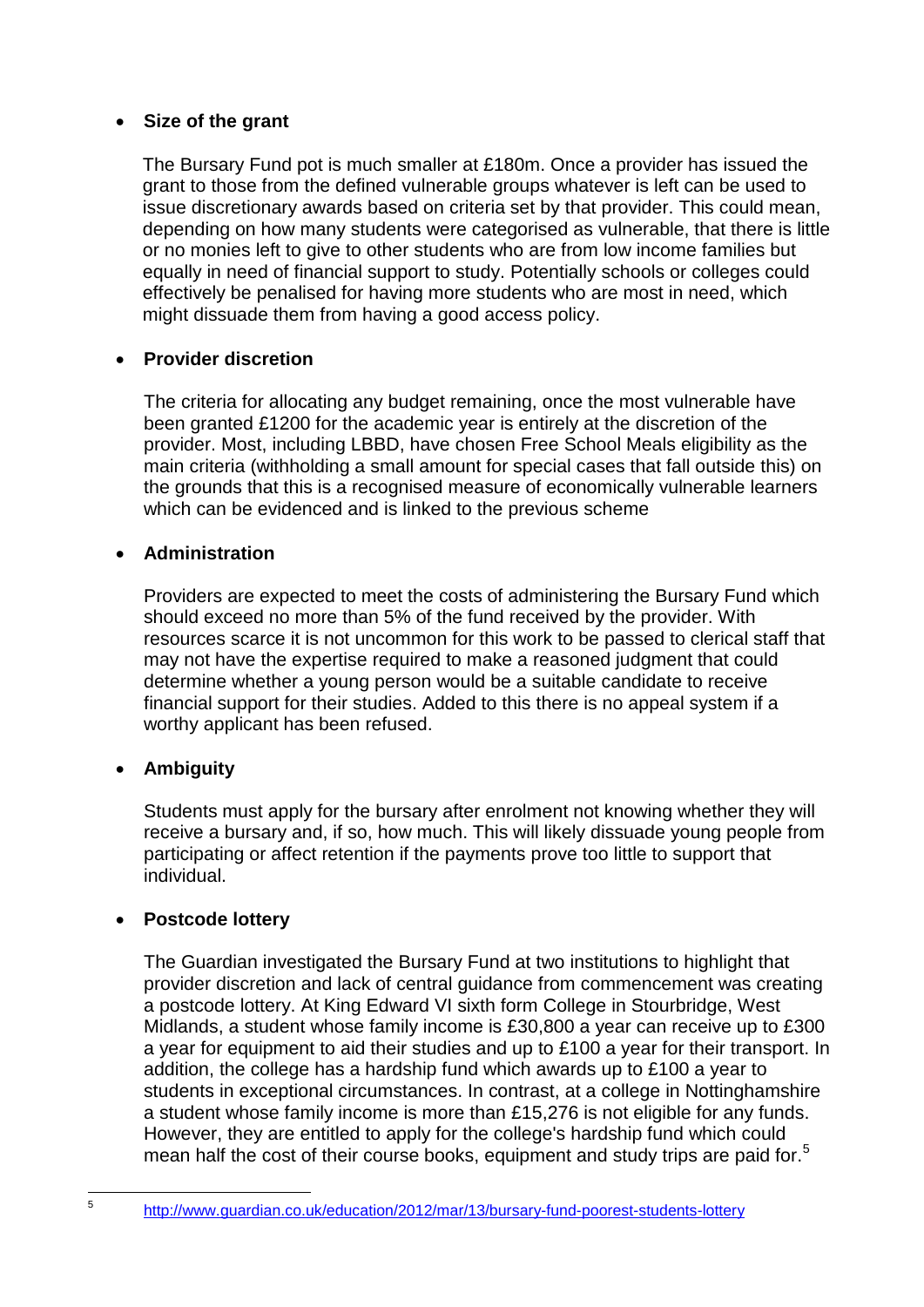# **2.3 Local Context**

EMA was a vitally important source of financial support for young people from low-income families. In Barking and Dagenham the majority of young people would have been eligible to receive the EMAs. The statistics below highlight the need to improve outcomes for young people to lift them, and future generations, out of poverty.

# Key statistics for LBBD

- Barking and Dagenham has the 2nd highest unemployment rate in London, with 12.4% of people out of work. 3,800 residents are unemployed and in receipt of Job seeker's Allowance
- 28.8% of pupils in Barking & Dagenham qualify for free school meals, yet 38% of pupils are from workless homes.
- 34.9% of children are poverty-stricken, making Barking and Dagenham the eighth highest for Child Poverty, it is estimated that 18,500 children are living in poverty. Gascoigne, Heath, Village and Thames wards have more than twice the national average number of children living on benefits
- People living in Barking and Dagenham have the lowest average income level in the capital. 24% of households earn under £15,000
- Borough 8th most deprived in London and ranks 9th among 354 authorities in England
- Among those of working age who are unemployed 44.5% lack any qualifications. Barking and Dagenham is the 4th lowest in England for literacy and 2nd lowest for numeracy
- In Barking and Dagenham 37% of children are living in families claiming key benefits
- Youth unemployment in Barking and Dagenham is at 8.1% (ONS).

A questionnaire taken in February 2011 of Barking & Dagenham pupils between the ages of 11-18 displayed that out of 306 respondents, 42% felt EMA and University was the topic they most concerned about.<sup>[6](#page-8-0)</sup>

Youth unemployment in Barking and Dagenham is at 8.1%. This figure is estimated from the latest statistics available from the Office for National Statistics (ONS). The figure is extraordinarily high when taking into consideration the national unemployment rate which is at 7.7% indicating above average rates of unemployment. Then, comparing this to adult qualification levels in the local constituencies, 19.4% and 12.3% of adults in Barking and Dagenham & Rainham respectively have no qualifications. From these several statistics, we can certainly draw a correlation between education and unemployment; the less educated you are, the less likely you are to get a job.<sup>[7](#page-8-1)</sup> These stark facts illustrate the need to get young people into further education and thus competing in a fiercely competitive jobs market. EMA payments, or a similar locally run scheme, is a means by which to incentivise and support young people through further education and the rewards level 3 qualifications bring.

# **3. Case Study**

In September 2012 the LWSC invited David Stone (Student Grants Consultant, LBTH) and Diana Warne (Head of Secondary Learning and Achievement, LBTH) to share with

<span id="page-8-0"></span> $\frac{6}{7}$  UKYP Scrutiny Report, 2011<br>UKYP Scrutiny Report, 2011  $6\overline{6}$ 

<span id="page-8-1"></span>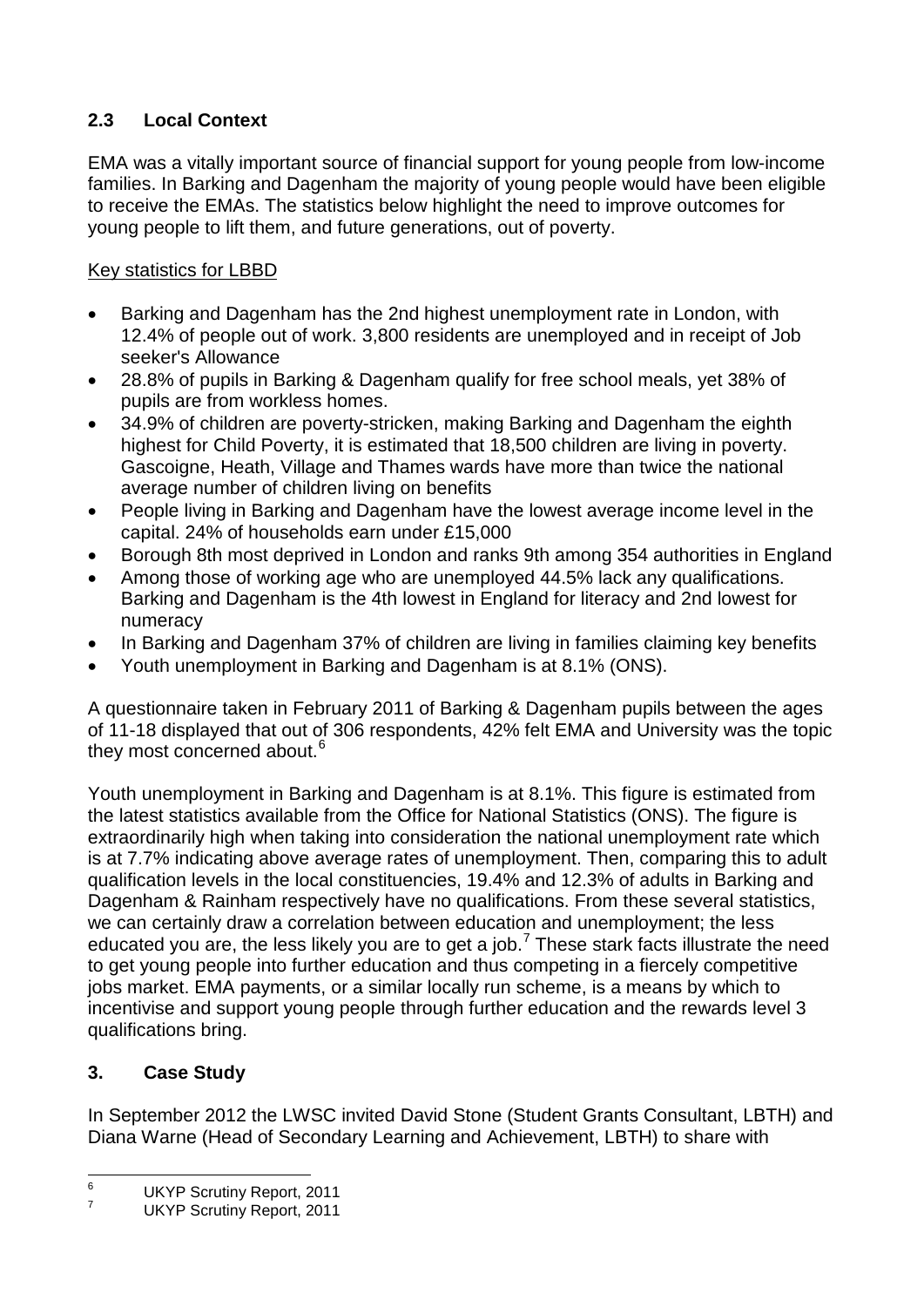members details of Tower Hamlets' Mayor's Education Award and the impact the scheme was having locally.

The table below provides a summary of the MEA and provides useful details about the policy, the cost of the scheme, how it was funded, and how it was administered by the Council. Should Barking and Dagenham opt to develop a discretionary award scheme, Tower Hamlets provides a useful model or starting point to develop such a policy.

| <b>Tower Hamlets Mayor's Education Award</b> |                                                                                                                                                                                                                                                                                                                                                                                                                                                                                                                                                                                                                                                                                                          |  |
|----------------------------------------------|----------------------------------------------------------------------------------------------------------------------------------------------------------------------------------------------------------------------------------------------------------------------------------------------------------------------------------------------------------------------------------------------------------------------------------------------------------------------------------------------------------------------------------------------------------------------------------------------------------------------------------------------------------------------------------------------------------|--|
| <b>Rationale</b>                             | Approximately 65% of post-16 students in Tower Hamlets (2300)<br>students-years 12, 13 & 14) were in receipt of the government EMA<br>amounting to £560 per year. This made a significant difference to the<br>ability of young people to remain in education where 63% of the school<br>population are in receipt of Free School Meals.                                                                                                                                                                                                                                                                                                                                                                 |  |
| <b>Eligibility</b>                           | To apply for the MEA, students must meet all of the following criteria:                                                                                                                                                                                                                                                                                                                                                                                                                                                                                                                                                                                                                                  |  |
|                                              | be 16 to 19 years old before the start of the academic year in which<br>$\bullet$<br>their course starts and 16 to 21 years old for those with special<br>needs or learning difficulties or disabilities                                                                                                                                                                                                                                                                                                                                                                                                                                                                                                 |  |
|                                              | live in Tower Hamlets for at least three years at the time of their<br>٠<br>application (young people who have lived in the borough for less than<br>3 years but hold full refugee status are also eligible, as are young<br>people who are looked after by Tower Hamlets Council outside the<br>borough)                                                                                                                                                                                                                                                                                                                                                                                                |  |
|                                              | attend a maintained school or college, within or outside the borough,<br>٠<br>(schools and colleges will be able to verify whether this applies to<br>them) or another learning provider that provides nationally<br>recognised qualifications and is subject to government inspection.<br>Students can study in a school, sixth form or college in another<br>borough as long as they have lived in Tower Hamlets for at least<br>three years at the time of their application or are under the care of<br>Tower Hamlets Council. Students who attend private schools and<br>colleges will need to check with their school's admissions office, to<br>find out if they are participating in the scheme. |  |
|                                              | study for a nationally accredited further education course, this<br>$\bullet$<br>includes A-level equivalents, BTEc, national diplomas or NVQs                                                                                                                                                                                                                                                                                                                                                                                                                                                                                                                                                           |  |
|                                              | be from a family with a household income of less than £20,817 in the<br>2012/13 tax year (please note that household income includes<br>taxable income, Working Tax Credit and taxable benefits).                                                                                                                                                                                                                                                                                                                                                                                                                                                                                                        |  |
| <b>Payments</b>                              | Provided the applicant meets the criteria above he/she receives an initial<br>instalment of £200 before the end of February and if the applicant<br>continued to attend school or college, meeting acceptable standards<br>with regard to attendance/attainment/behaviour, they receive a further<br>instalment of £200 in April of that academic year.                                                                                                                                                                                                                                                                                                                                                  |  |
|                                              | The award can only be paid directly into a student's bank account.<br>Students who don't currently have a bank account need to set up their<br>own account in order for the money to be transferred.                                                                                                                                                                                                                                                                                                                                                                                                                                                                                                     |  |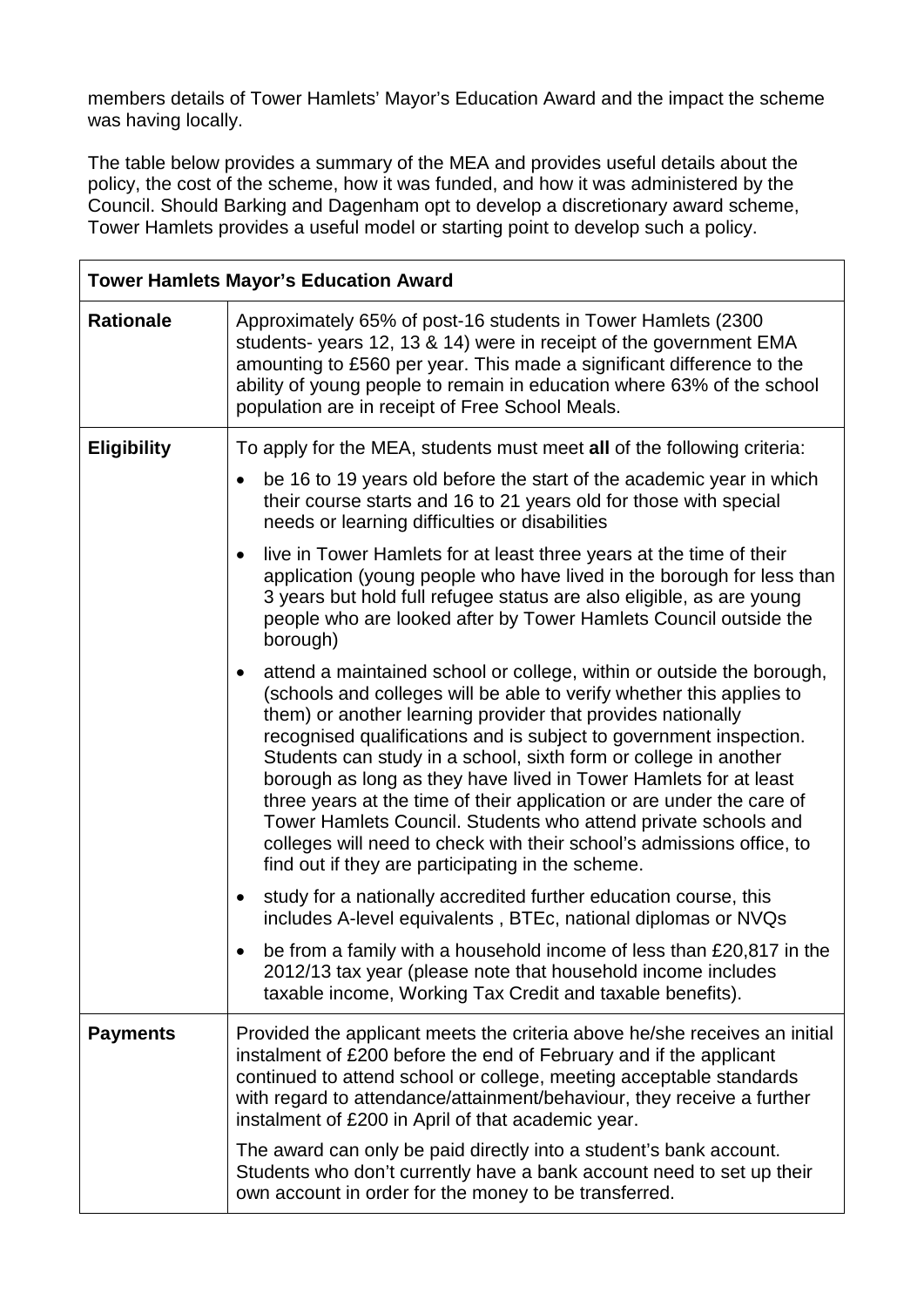| <b>Application</b>    | Students make one application for the Mayor's Education Award per<br>academic year to receive the two instalments of £200.                                                                                                                                                                                                                                                                                                                                                                                                                                                                                         |
|-----------------------|--------------------------------------------------------------------------------------------------------------------------------------------------------------------------------------------------------------------------------------------------------------------------------------------------------------------------------------------------------------------------------------------------------------------------------------------------------------------------------------------------------------------------------------------------------------------------------------------------------------------|
|                       | For 2012/13, students were able to make an on-line application through<br>the LBTH website, the previous year had been paper-based. Application<br>forms are verified by the school or college as evidence that the applicant<br>is attending lessons and meeting acceptable standards of attendance<br>and attainment.                                                                                                                                                                                                                                                                                            |
|                       | Students who enrol late this academic year can use the on-line<br>application form, as long as they are applying within three months of<br>their enrolment date.                                                                                                                                                                                                                                                                                                                                                                                                                                                   |
| <b>Administration</b> | The scheme is administered by the Housing Benefits team as this cuts<br>down on the bureaucracy normally associated with means-tested grant<br>schemes. The Benefits team has access to income details for the<br>majority of applicants' families, thereby saving the need in most cases<br>for parents to prove their income. To further streamline the<br>administration of this grant it is proposed to use the current year's<br>income rather than the previous year's income as a basis for means<br>testing. This will bring to the scheme into line with the Benefits team's<br>normal mode of operation. |
|                       | Applications are processed by the council's Benefits Team and take up<br>to six weeks. Applicants can appeal within 21 days of the date of the<br>letter refusing support. Appeals are also processed by the Housing<br>Benefits Team.                                                                                                                                                                                                                                                                                                                                                                             |
| <b>Cost</b>           | The Scheme has been in operation for one full year, the total cost for<br>that year (2011/12) was £279,200. In that period 629 students received<br>the full £400 and 138 received £200. Year 13 students were able to draw<br>down on transitional support from the YPLA/EFA making the first year of<br>the scheme cheaper.                                                                                                                                                                                                                                                                                      |
|                       | For 2012/13 £1,123,000 was budgeted for the MEA. It is important to<br>note that Tower Hamlets are using Council reserves to fund the scheme<br>initially while opportunities for support from corporate sponsors are<br>explored.                                                                                                                                                                                                                                                                                                                                                                                 |
|                       | Administrative costs have been absorbed in-house but in future £40,000<br>has been in-built into the budget to cover this work.                                                                                                                                                                                                                                                                                                                                                                                                                                                                                    |
| <b>Impact</b>         | In 2011, 43% of Tower Hamlets students who stayed on to study in Year<br>12 received a grant from the MEA. Evidence has shown that the grant<br>has helped to improve attendance rates in sixth forms across the<br>borough, which naturally helps improve attainment rates.                                                                                                                                                                                                                                                                                                                                       |
|                       | Further analysis of the impact of the MEA scheme will be completed at<br>the end of the 2012/13 academic year. One emerging issue is that<br>applications for MEA are fewer than expected                                                                                                                                                                                                                                                                                                                                                                                                                          |

# **4. Proposal**

Based on the Tower Hamlets case study, information gathered about other replacement EMA schemes in development across London, and crude modelling done by LBBD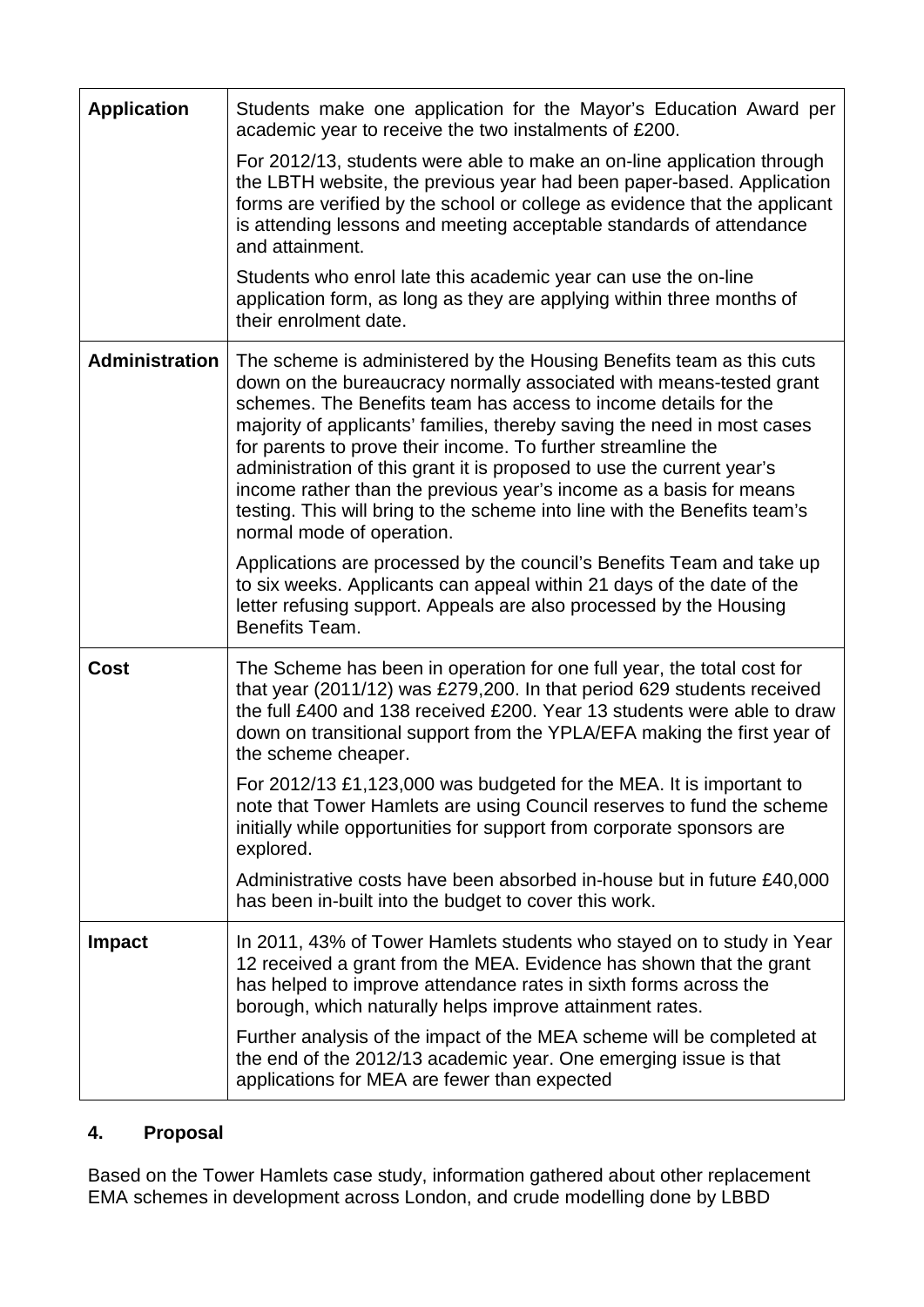officers, the Select Committee would like to present the following options appraisal to Cabinet which outlines two ways in which a discretionary award scheme could be implemented.

The options below have been calculated using the following data:

- Number of resident Young People (YP) 16-18 claiming EMA in the last full year of operation was 3137 (Source: YPLA)
- % of resident YP claiming at the higher rate = 80% (Source: London Councils)
- 55% of resident YP study in borough institutions (Source: Learning Plus UK)
- 237 eligible YP in schools received the bursary in 2011-12 (Source: LBBD consortia figures)
- A further 910 YP at Barking and Dagenham College received support in 2011/12 including supplement from College funds (Source: Barking and Dagenham College)

# **4.1 Option A:**

A discretionary award for young people from low income families (household income less than £20,[8](#page-11-0)17) who are resident and study at any maintained school or college<sup>8</sup>, within or outside of the borough

Cost (excluding administration) = between £270k and £550k

# **4.2 Option B:**

A discretionary award for young people from low income families (household income less than £20,817) who are resident and study at borough providers<sup>[9](#page-11-1)</sup> only

Cost (excluding administration) = between £150k and £300k

# **Recommendation 1**

The Select Committee recommends that the Cabinet implements Option A subject to a feasibility study and full cost analysis. Option A is preferred by the Select Committee because it does not discriminate against young people who choose, for whatever reason, to study outside of the borough. It is important that young people participate in education or training, whether this is in Barking and Dagenham is irrelevant.

# **4.3 Conclusion**

The LWSC feels that the Council should take steps to ensure that young people, especially those from poorer backgrounds, are participating in training or education beyond their GCSEs. Young People face bleak circumstances and have been hit hard by Government cuts in recent years. It is likely that young people feel de-moralised by high unemployment figures that lead them to question whether further education or vocational training will result in better outcomes for them. We therefore feel it is appropriate to provide

<span id="page-11-0"></span> $\frac{8}{9}$  As defined by the Department of Education  $\overline{8}$ 

<span id="page-11-1"></span>Including Free Schools, Academies, and City Technology Colleges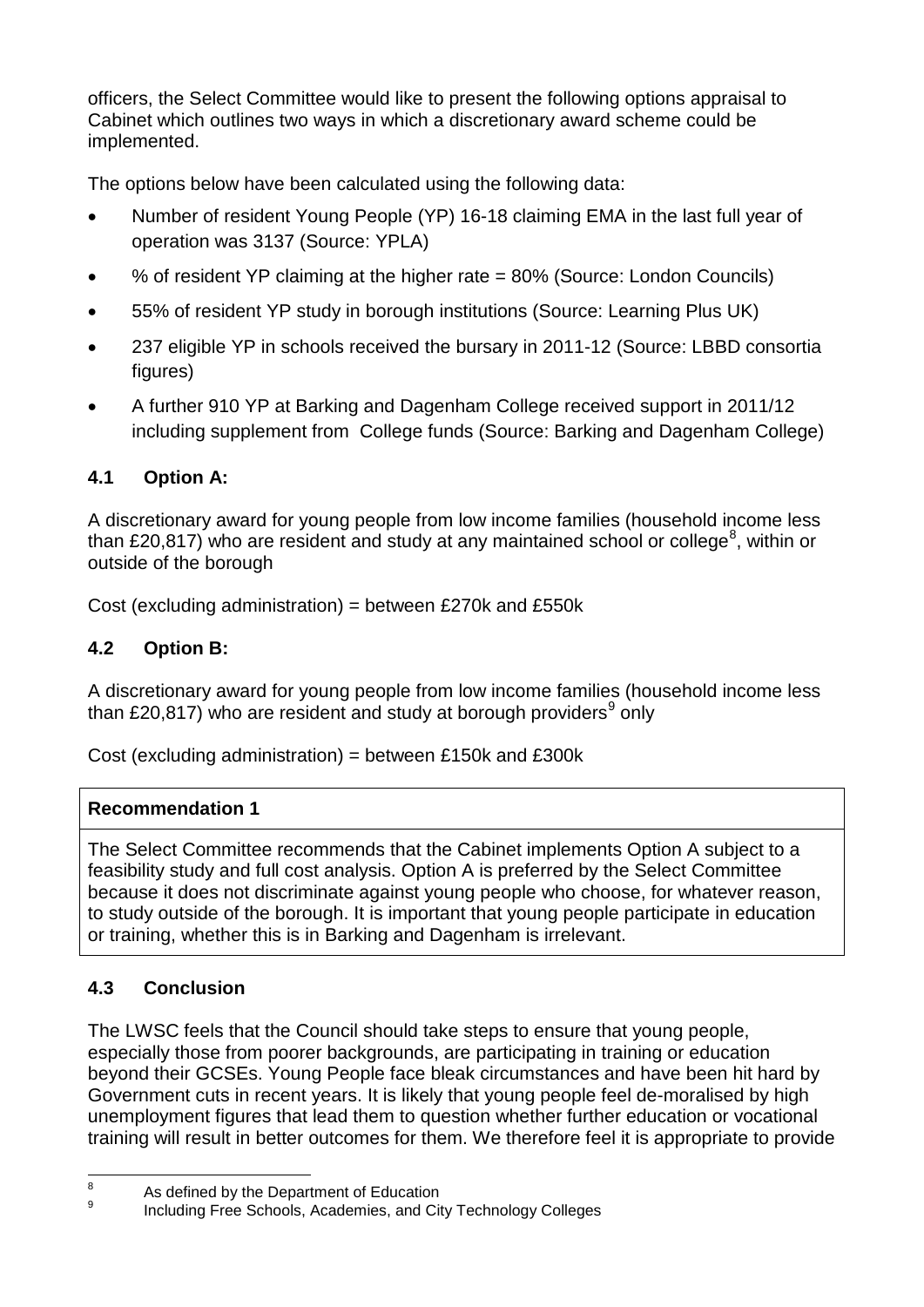an incentive (that is easy to access and without the complexity or ambiguity of the national 16-19 Bursary Fund) in order to get young people into post-16 education and on the path to a productive and fulfilling life. Especially in the context of Raising the Participation Age whereby the Council will be responsible for ensuring that all 17 year olds (and 18 year olds from 2015 onwards) are involved in education or training.

The Select Committee appreciates that this proposal has significant cost attached and it is being put forward at a time when the Council is under severe pressure to balance its books and deliver key frontline services. However, this policy fits with the Council's key policy objectives and could potentially save the local public purse in the long run as the calculated lifetime public finance cost of a cohort of young people who are NEET (between 16-18 years of age) is at least £12 billion. <sup>[10](#page-12-0)</sup>

## **5. Financial Implications**

Implications completed by: (Carl Tomlinson: Group Manager H&E and F&R Finance)

5.1 The introduction of a Council-funded discretionary award scheme to support young people from low income families studying on further education courses would be between £270k and £550k per annum based upon option A being recommended. This covers the cost of awards but does not include the cost of administering the scheme. There is currently no budgetary provision for this scheme or it's administration, therefore, if Cabinet elect to implement the scheme, resources would need to be identified.

# **6. Legal Implications**

Implications completed by: (Lucinda Bell, Education Lawyer)

6.1 The Council has powers to establish a scheme along the lines of the one suggested in the report, by virtue of the Local Education Authority (Post-Compulsory Education Awards) Regulations 1999 (SI 1999/229). The Regulations, made under the Education Act 1996 confer power on a local authority to make a post-compulsory education award, that is to say a scholarship, exhibition, bursary or other award granted in respect of "an eligible person", that is, a person over compulsory school age.

Such an award may be granted for the purpose of enabling the eligible person to take advantage of certain educational facilities available to him, namely secondary education provided at a school, or a course of further or higher education.

The Regulations require that the Local Authority decides each year whether or not to make these payments, and what the eligibility criteria will be. If adopted, the scheme would have to be reviewed annually, and a fresh decision made.

S149 (1) of the Equality Act 2010 imposes a duty on the Council, to have due regard to;

- The need to eliminate discrimination, harassment, victimisation and any other conduct that is prohibited by or under the EqA 2010).
- The need to advance equality of opportunity between persons who share a relevant protected characteristic and persons who do not share it. This involves having due regard to the need to:

<span id="page-12-0"></span>Estimating the lifetime cost of NEET, Coles et al, University of York, 2010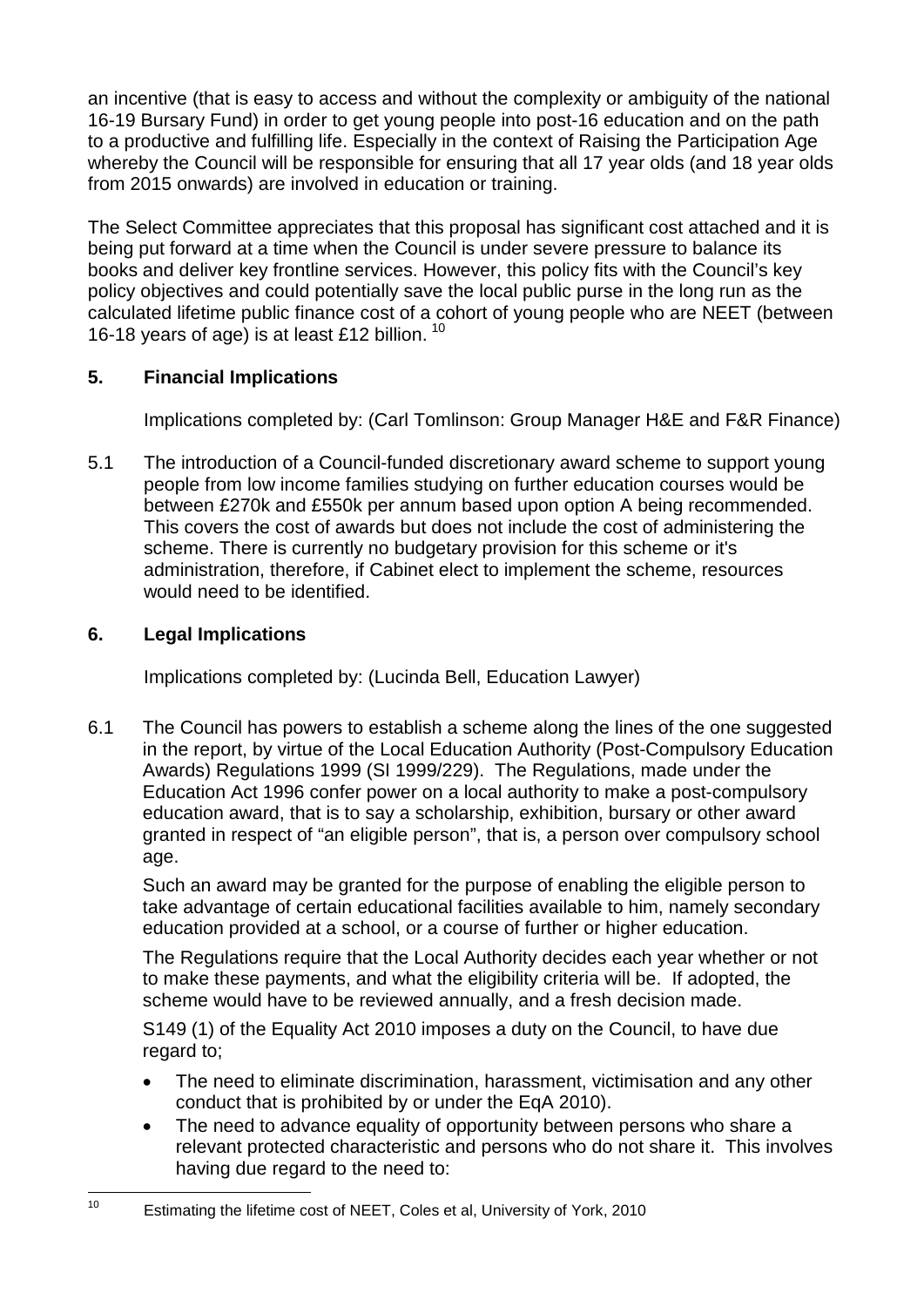- ― remove or minimise disadvantages suffered by persons who share a relevant protected characteristic that are connected to that characteristic;
- ― take steps to meet the needs of persons who share a relevant protected characteristic that are different from the needs of persons who do not share it; and
- ― encourage persons who share a relevant protected characteristic to participate in public life or in any other activity in which participation by such persons is disproportionately low.

Section 149(6) makes it clear that compliance with the PSED in section 149(1) may involve treating some people more favourably than others, but that is not to be taken as permitting conduct that would otherwise be prohibited by or under the EqA 2010 (this includes breach of an equality clause or rule or breach of a nondiscrimination rule (*section 149(8)*).

The need to foster good relations between persons who share a relevant protected characteristic and those who do not share it. This includes having due regard to the need to tackle prejudice and to promote understanding.

The Council might rely on duties under s149 of the Equality Act in seeking to adopt this proposal. It must also have due regard to the S149 duty in determining eligibility.

The Council would have to decide on a suitable process for reviewing/appealing against decisions.

#### **7. Other Implications**

- 7.1 **Risk Management:** To ensure good value for money it will be important to monitor the impact of the scheme against key outcomes. Enrolment rates onto FE courses, retention rates, educational attainment and attendance of FE pupils would be good indicators by which to gauge the success or otherwise of the scheme.
- 7.3 **Staffing Issues:** None at this time. However, when determining how such a scheme might be administered, there may be staffing impacts to be considered. These will be explored should Cabinet elect to implement the scheme.
- 7.4 **Customer Impact:** It is expected that, if implemented, the scheme would have a positive impact on the groups identified in paragraph 1.1, who more than other groups were in receipt of EMA payments.

#### **List of appendices**

• None

#### **Background Papers**

- LWSC agendas and minutes 2012/13
- Education Maintenance Allowance Statistics, House of Commons Library, January 2011
- Staying the Course: Disadvantaged young people's experiences in the first term of the 16-19 Bursary Fund, Barnardo's, February 2012
- Youth Parliament Scrutiny Report, October 2011